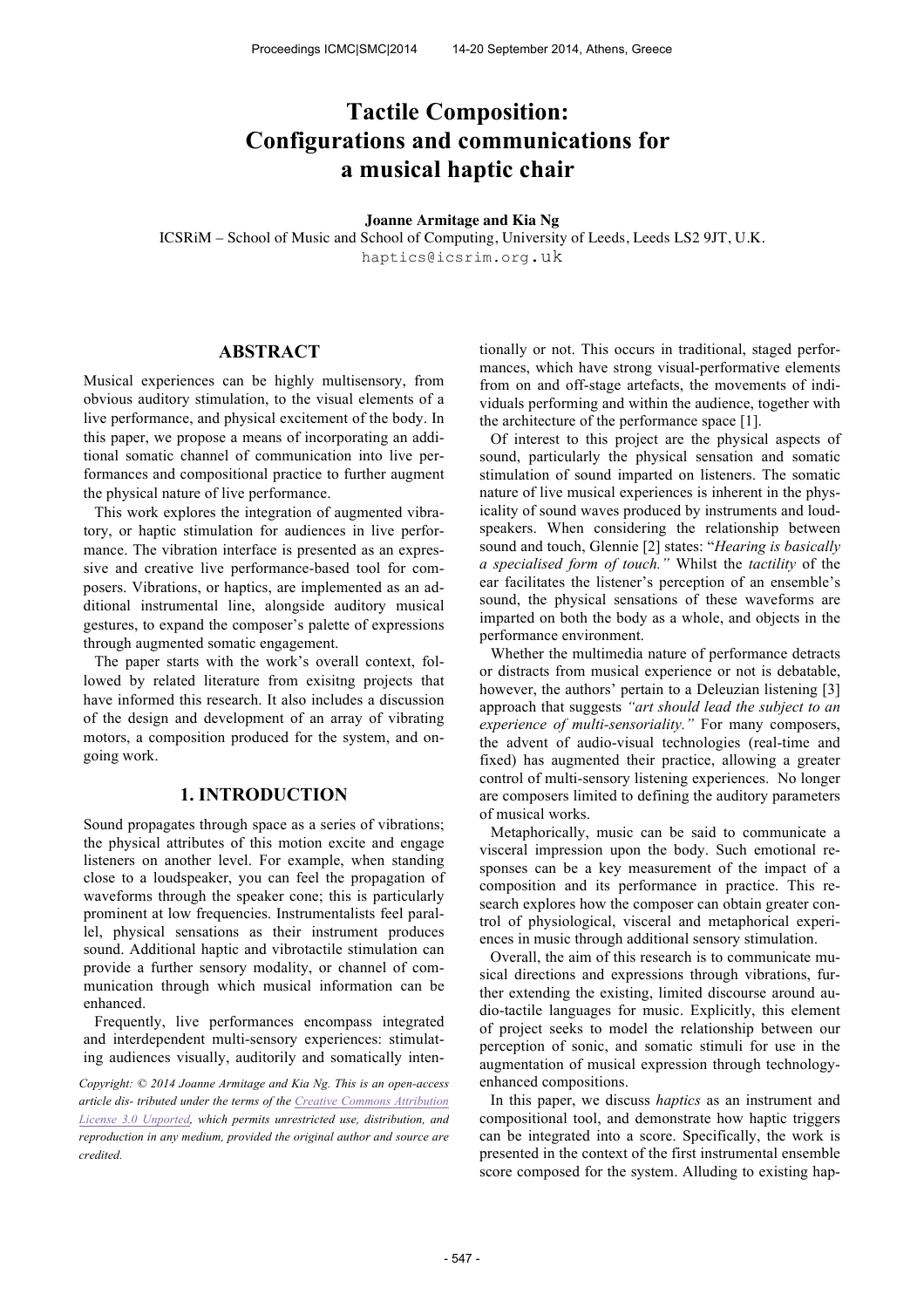tic works, whilst considering new techniques, this paper seeks to describe the design of a bespoke haptic hardware alongside its compositional potential, primarily as a processed *instrument*, with a view to it becoming an expressive tool.

This paper is structured as follows: Section 2 presents a background literature survey incorporating, an overview of the physiology and psychology of touch, haptic systems in accessibility and entertainment, and systems utilising related techniques. Section 3 presents the design and development of the individual system components, with composition being discussed in Section 4. The paper closes with a discussion of on-going work and conclusions.

## **2. BACKGROUND**

Through a combination of an increased physiological understanding of touch, the accessibility of multimedia forms, and hardware advancements, research into haptic technology systems has made rapid progress in the past decade. Discussions include the psychophysical and perceptual applications of tactility, in fields such as medicine and health, accessibility, safety as well as media and entertainment.

This section discusses the basic mechanisms involved in *touching* alongside principles of its perception and integration with other sensory modalities. A discourse on both historic and current projects is given, encompassing a range of haptics in human-computer interactions (HCI) applications, with a particular focus on accessibility, entertainment and music performance.

#### **2.1 The Sense of Touch**

There are four different types of mechanoreceptors located within the skin and subcutaneous tissues [4]. Receptors, or nerve endings are located all over the body, covering most areas. Denser receptor clusters are often found in the skin, particularly around hair follicles, but also around joints, muscles, and blood vessels and within the ear. Stimulating different combinations of these receptor distributions affects the dimensions of our sensation. In that, a cutaneous sensation, that only affects skin receptors, is different to a more kinaesthetic movement, where receptors in the skin, muscle and joints can be excited.

This project is interested in the relationship between events stimulating both the haptic and auditory systems. The abovementioned nerves within the ear, specifically the cochlea (the receptive structure of the ear), are essentially sound, or vibrations information pathway to the brain [5]. To be more precise, the ear provides us with a more attuned, or focused representation of sound's vibrations that are *felt* by our body in its entirety. Despite the clear similarities and relationship between them, there is limited discourse on the integration of the haptic and auditory.

## **2.2 Haptic Illusions**

There are a range of known haptic illusions, that influence how we perceive touch. Haptic and tactile illusions can fall into two main categories, those effecting an individual's perception of the physical attributes of an object, and haptic spatial perception. Illusions can be induced through *active touch*, or 'touching', where the environment and surrounding objects are decoded through exploratory feel, and *passive touch*, or 'being touched', which presents a tactile communication channel for information to be unwittingly relayed through stimulation of the skin [6].

Our perception of the spatial location and distance between vibrations can be influenced by actuator location and onset. Of particular interest to this project is vibrotactile apparent motion (VAM), described by Niwa *et al.* [7], "*When activating two or more tactors sequentially with a certain timing, the stimulation point is perceived as if it is moving continuously from one position to another, although the physical stimulating points are discrete.*" In this project, VAM techniques are employed alongside another technique known as sensory funnelling. A further discussion and analysis of these phenomena can be found in Lederman and Jones [8].

## **2.3 Haptic Systems and Applications**

Haptic technology systems focus on relaying information to users via stimulation of the skin. These technologies are commonly found in both consumer and research environments. In consumer electronics, products such as mobile phones and games controllers often incorporate some element of haptic feedback.

## *2.3.1 Haptic Chairs*

The integration of tactile stimulation into a chair for entertainment purposes is not a novel concept. In 1959, director William Castle introduced the 'Percepto' seat alongside his film *The Tingler*. The seats were built from vibrators salvaged from World War II aircraft and activated at random by the projectionist during specific scenes in the movie [9]. A similar concept has endured through smaller scale productions in amusements parks, and some cinemas.

Haptic technology systems have been designed, with a focus on enhancing the listening experience for the hearing-impaired. For example, Nanayakkara's [10] haptic chair explored the relationship between auditory, visual and the somatic sensory modalities. Speakers are integrated into the chair to physically recreate the vibrations of the audio. Vibrotactile feedback, together with synchronised visuals, is designed to augment the music listening experience for the hearing-impaired.

Similarities can be drawn between this work and the development of existing auditory-vibrotactile chairs. However, Nanayakkara's work focuses on congruent, analogous reconstructions of sound, enhancing aspects of it that are already apparent. The work described in this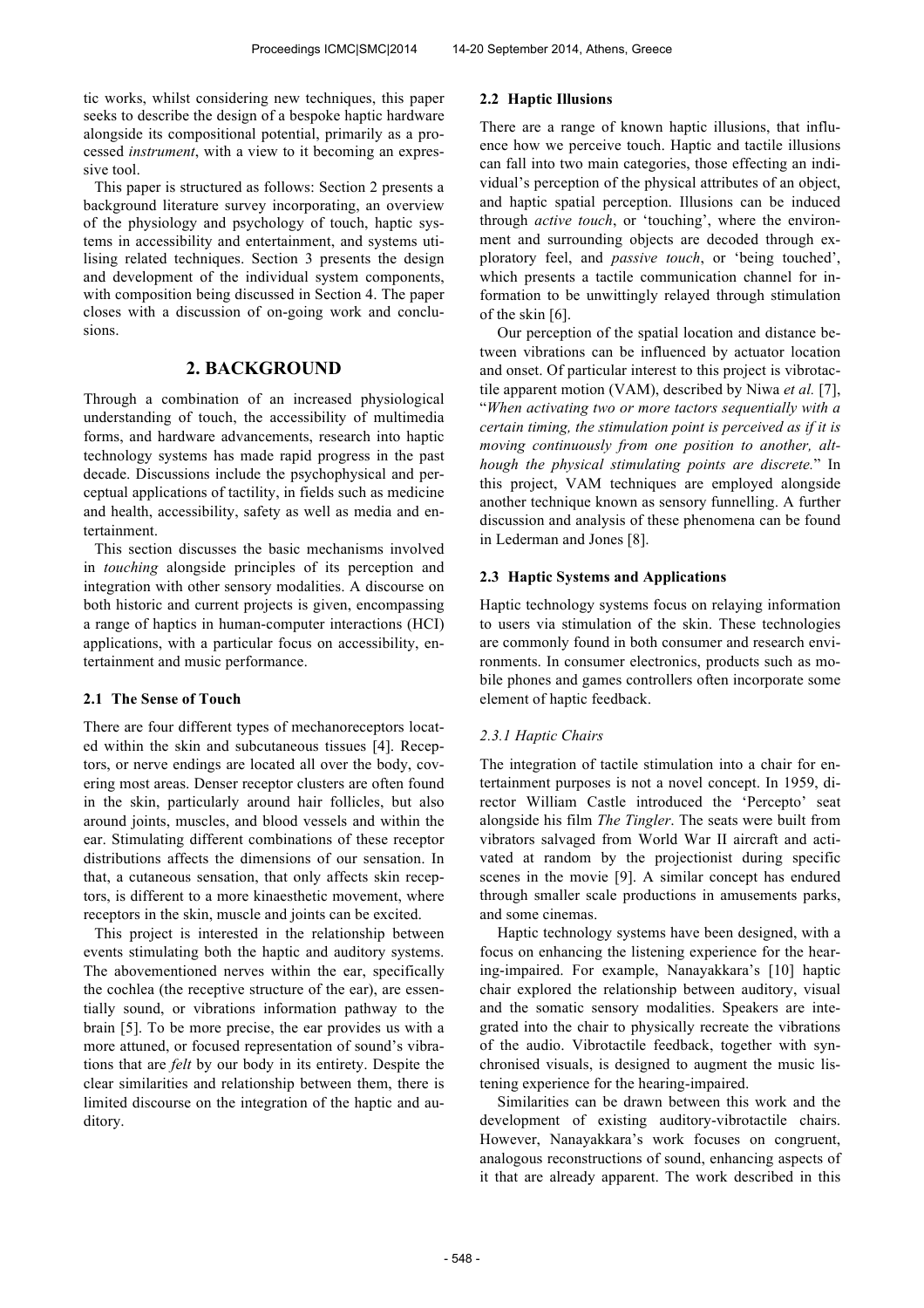paper has a clear distinction; overall it seeks to engage listeners in sonic experiences without necessary reference to an existing audio waveform. It seeks to flexibly facilitate somatic excitation in more abstracted paradigms, for example, as part of a stochastic process, or to highlight unapparent aspects of sound and even to work incongruently with musical gestures.

More recently, Israr and Poupyrev [11] designed a 'Surround Haptics' algorithm, for use in a gaming chair, that uses some of the haptic illusions alluded to previously. Application of such techniques allows a lower resolution display (4 x 3 actuators) reducing device cost and intrusiveness. The vibrations produce a smooth haptic motion through 'virtual actuators' that can occur between any two physical actuators on the grid.

## *2.3.2 Haptics, Music and Research*

Research has been conducted into the application of haptics in musical performance systems. Hayes and Michalakos [12] propose a system to aid improvised performance through the use of networked vibrating motors. Berdahl *et al.* [13] design a system, which uses a thimble to indicate correct fingering position through haptic feedback. There are numerous other implementations of haptics in musical performance, including new interfaces for musical expression and communication of tempo [14].

## **3. HAPTIC SYSTEM DESIGN**

A haptic system comprising of hardware and software components has been designed for composers and integrated into concert halls for performance. It incorporates various hardware and software modules, for synchronisation, trans-domain mapping and media rendering. The main hardware component is the haptic seat cover that can be placed over chairs. Alongside the modular and flexible hardware design, similarly adaptable software is implemented to allow multiple application scenarios in instrumental and electronic, live and fixed media performances.

In this section the design and development of the system, with a particular focus on implementation and integration of haptic devices into the performance space, will be described. Specifications of the system are overviewed, alongside hardware and software development concepts and implementation.

## **3.1 System Overview**

The design requirement of the overall system can be considered as four distinct modules: Media preparations, performance following and synchronisation, mapping, and reconstruction. In achieving this projects aim a method of incorporating additional haptic data into a score has been designed. Two methods of performance tracking including manual score following (with a sensor interface) and real-time audio analysis, allowing synchronisation of the musical line with haptic events. When the score and audio data have been captured, the data streams are synchronised.

With a trans-domain mapping engine, a set of mapping strategies translates the data within the defined parameters of the haptic feedback method. Software and bespoke hardware are required to render the haptic feedback, reconstructing data into vibrations, as well as additional media content (see Figure 1).



additional multimodal augmentations

**Figure 1**. Overall architecture design.

## **3.2 Design**

## *3.2.1 Representation*

Augmentation of the musical score in this context requires the incorporation of haptic triggers to cue tactile events. In the example considered later in this paper, the haptic controls are pre-composed. Pieces composed specifically for the system are converted directly into the machine-readable format. At this stage, other events and cues can be added to the score including triggers for the additional modalities (lighting, visuals etc.). Further dialogue about scoring haptics is given in Section 3.2.5. Optical music recognition techniques (OMR) can be applied to pre-existing scores, converting them to a machinereadable representation with additional multimedia capabilities [15,16].

#### *3.2.2 Performance Tracking and Synchronisation*

There are two tracking operation models implemented in this system, including manual, or assisted score following techniques, similar to those employed by Dannenberg [17]. In this instance, the beat is communicated through tapping. Simultaneously, the live signal produced by the ensemble is analysed to detect audio events and trigger haptic cues. This is referenced with the manual score following, matching the onsets from the audio source to the score in a localised, small window. These data streams are then integrated and synchronised realising a multimodal approach to score following.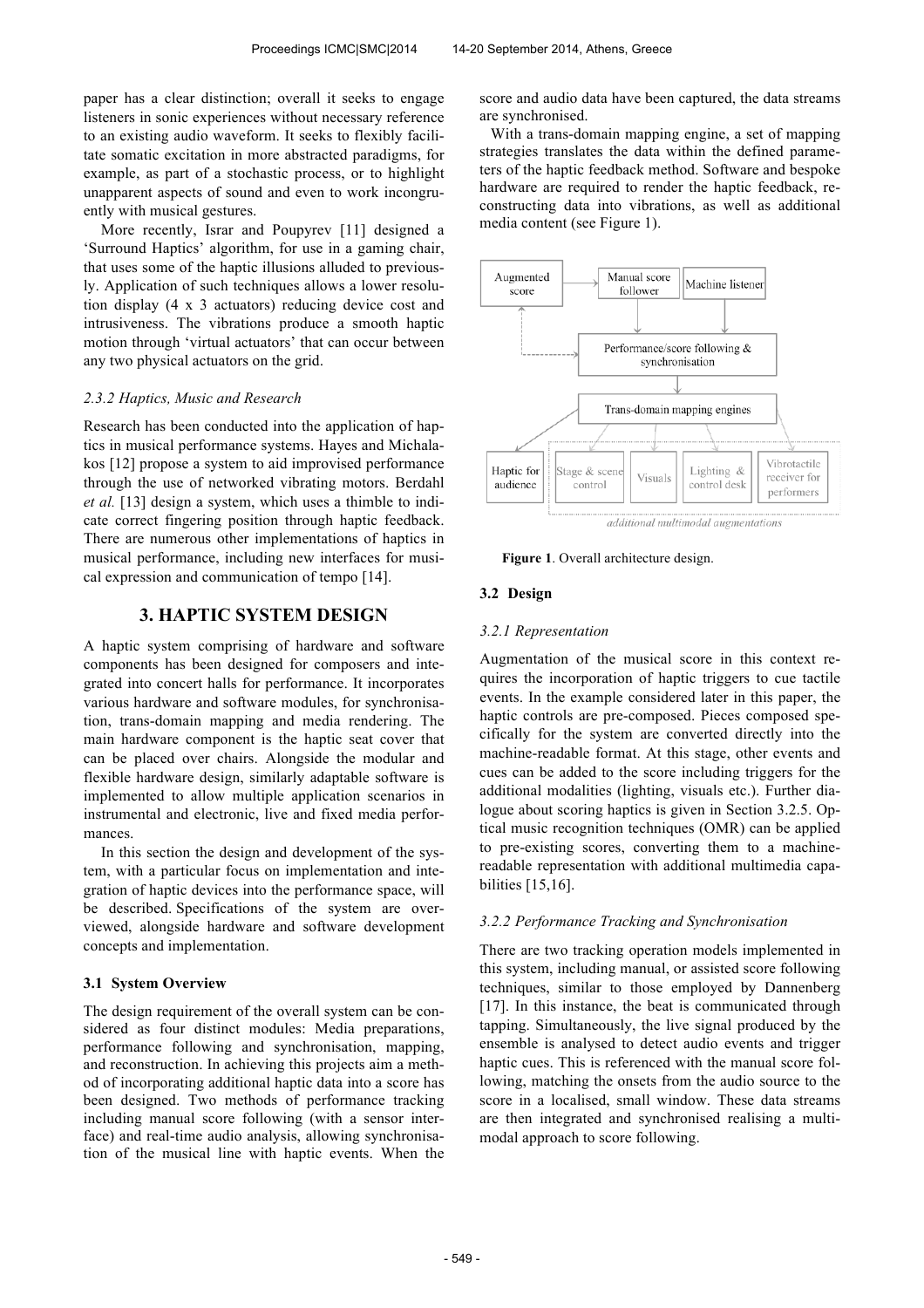#### *3.2.3 Haptics Hardware Design*

The hardware used to translate the control signals into haptic feedback consists of a two dimensional array of actuators. The initial prototype interfaced the motor array with a single driver, with 16 individual outputs and a microcontroller; this allows control of pulse width modulation (PWM), onset and duration of each individual motor. At this present stage, a grid of 4 x 4 vibrating motors has been implemented (see Figure 2).

The overall design and integration of the array is key to allowing ease and flexibility of installation on a range of chairs. Presently, a light aluminium structure of four horizontal and four vertical narrow strips has been implemented, allowing the cover to be moulded to the contours of the seat. The structure is held in place at the back of the chair with straps.

#### *3.2.4 Haptics Software Design*

A configurable and extensible transdomain mapping strategy is currently being employed. Informed by existing literature on haptic perception and psychophysics [18, 19], a prototype algorithm to precisely control the actuator output and facilitate haptic rendering has been developed. At this stage there are several parameters of vibration that can be controlled by the software including duration, intensity, and location. The system is currently designed to facilitate haptic reconstructions preprogramed and triggered by the composer, with a view to extending it to include functionality to produce *ad-lib.* reconstructions for pre-existing works.



**Figure 2**. Haptic gestural path through VAM.

This project is particularly interested in illusions, or psychophysical phenomena, that can enhance user experience and reduce hardware requirement. We are currently trialling an implementation of VAM, with coin-type ERM motors (see Figure 2).

# **4. HAPTICS IN COMPOSITION**

The instrumental ensemble work *Traum* (see Figure 3) was designed as an initial system prototype to validate an approach for the simultaneous notation and implementation of haptic stimuli and musical instruments. In this work the haptic line, much like the instrumental lines, is derived from a stochastic process applied to a data set. It is conceived as an individual instrumental alongside acoustic instruments. Using a similar notation style to traditional western transcriptions, but with custom "H" note-head, the haptic *notes* contain data relating to vibration onset, duration, speed and position. Combinations of these parameters were specified as part of the compositional process.



**Figure 3**. Scoring for haptics in the composition, *Traum*. The haptic line is the 5<sup>th</sup> stave from the top.

## **5. ON-GOING AND FUTURE WORK**

#### *5.1.1 Hardware Design*

A more advanced actuator hardware design is currently being prototyped using the Texas Instruments DVR2605 haptic driver. These drivers come with pre-loaded waveforms and are compatible with both eccentric rotating mass (ERM) and linear resonant actuator (LRA) motor types, something that was unable to be implemented in the previous design iteration.

An individual microcontroller is used for each driver circuit to give maximum flexibility. The PWM signals and extra control available allow different configurations to be tested without changing the hardware. For further prototype iterations, different casing materials, including silicon are being explored to provide a comfortable seat, with efficient vibration

#### *5.1.2 Hardware Validation*

In validating the system as a whole, a particular focus is upon perceptually measuring the user's response to haptic stimuli when combined with audio, and the nature of a user's organic and learned response. This will allow a basic understanding of the psychophysical correlates between musical and haptic gestures. This is an on-going project; the validation results of this prototype will guide future revisions, and results from an initial validation comparing the experience of users during a performance with and without the vibrating system are currently being analysed.

#### *5.1.3 Haptic Composition*

Several compositional works, incorporating the use of this haptic motor array are currently in development. These works consider haptics as a medium to augment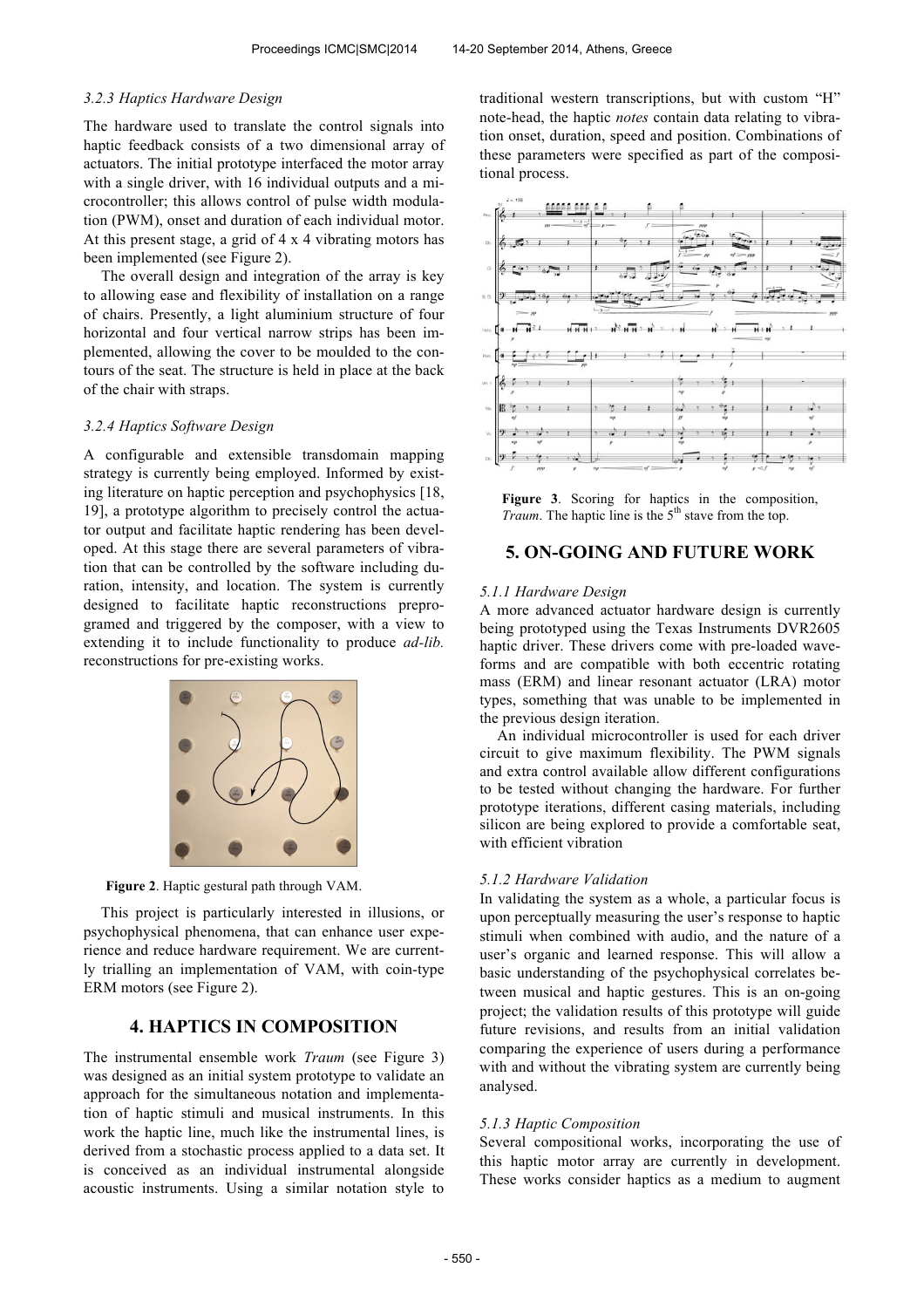compositional practice in different ways, as a static or dynamic entity in fixed media and generative works, as well as an interactive object in ensemble performance.

One significant consideration for the composer has been the role of the haptic line in terms of its ability to act as both a 'standalone instrument' and an expressive control mechanism, behaving congruently or incongruently with sound. As a purely congruent structure, the haptic line features as a physically analogous sound representation that although useful in the appropriate scenario, does not fully exploit the affective multi-sensorial potential of the technology.

The standalone approach is apparent in a percussion work in progress that considers the actuators as an instrument, composed as part of a stochastic process that defines the rest of the musical lines. Conversely, a fixedmedia stereo work is implementing haptics as an expressive, control-based tool to reflect a sense of tactileauditory space to the listener.

Once the aforementioned hardware design refinements have been completed, we hope to expand the number of composers working with the device, encouraging a richer discourse around the aesthetics of the haptic compositional language.

# **6. CONCLUSIONS**

This paper considers the use of haptics in live music performance to enhance immersion and engagement of audience members. A survey of related literature has been presented, including discourse relating to the sense of touch from both physiological and psychological perspectives, the use of haptics in entertainment and accessibility applications, and the integration of multimodal techniques into compositional practice. An overall view of the system is given, alongside an analysis of current hardware and software developments for the haptic audience system. Closing, the work reflects on work currently in progress, and considers its on-going application in compositional practice.

The system itself has clear implications for the hearingimpaired in a live performance scenario. Physical reconstructions of sound could allow the hearing impaired greater awareness of their surrounding sonic environment. It also has implications in technology-enhanced learning, where the haptic array could be used to assist listeners with score following using a physical representation of tempo and rhythm. This is all part of the ongoing and future direction of the work. A discussion of additional multimodal reconstructions being developed alongside this work can be found in Ng *et al.* [20].

## **7. REFERENCES**

[1] R. Finnegan, "Music, Experience, and the Anthropology of Emotion." in Clayton, M., Herbert, T. and Middleton, R. (eds.). *The Cultural Study of Music,* Routledge, New York, 2003.

- [2] E. Glennie, Hearing Essay, 1993, http://www.evelyn.co.uk/resources/essays/hea ring%20essay.pdf (Apr. 2013).
- [3] J. G., Bidima, "Music and the Socio-Hsitorical Real: Rhythm, Series and Critique in Deleuze and O. Revault d'Allonnes," (Transl.: J. Griffiths), I. Buchanan and M. Swiboda (eds.). *Deleuze and Music,* Edinburgh University Press, Edinburgh, 2004.
- [4] A. W. Goodwin and H. E. Wheat, "Physiological mechanisms of the receptor system," in Grunwald, M. (eds.). *Human Haptic Perception: Basics and Applciations,* Birkhäuser, Berlin, 2008.
- [5] J. J. Gibson, "Observations on active touch," *Psychological Review,* vol. 69, no. 6, pp. 477- 491, 1962.
- [6] J. J. Gibson, *The Senses Considered as Perceptual Systems.* Photolithography Unwin Brothers Ltd., London, 1966.
- [7] M. Niwa, Y. Yanagida, H. Noma, K. Hosaka and Y. Kume, "Vibrotactile apparent movement by DC motors and voice-coil tactors," in *Proc. International Conference on Artificial Reality and Telexistence,* Seoul, 2004, pp. 126–131.
- [8] S. J. Lederman and L. A. Jones, "Tactile and haptic illusions," *IEEE Transactions on Haptics,* vol. 4 no. 4, pp. 273-294, 2011.
- [9] R. B. Browne, and P. Browne, *The Guide to United States Popular Culture.* Wisconsin Press, Madison, WI, 2011.
- [10] S. C. Nanayakkara, "Enhancing musical experience for the hearing-impaired using visual and haptic displays," Doctoral Thesis, University of Singapore, 2009.
- [11] A. Israr and I. Poupyrev, "Exploring surround haptics displays," in *Proc. Human Factors in Computing Systems*, 2010 pp. 4171-4176.
- [12] L. Hayes and C. Michalakos, "Imposing a networked vibrotactile communication system for improvisational suggestion," *Organised Sound*, vol. 17, no. 1, pp. 36-44, 2012.
- [13] E. Berdahl, G. Niemeyer and J. O. Smith, 'Using haptics to assist performers in making gestures to a musical instrument,' in *Proc. New Interfaces for Musical Expression*, Pittsburg, 2009, pp. 177-182.
- [14] J. Armitage, P. Bakanas, J. Balmer, P. Halpin, K. Hudspeth and K. Ng, "mConduct: transcending domains and distributed performance," in *Proc. ICMC*, Ljubljana, 2012, pp. 204-211.
- [15] K. C. Ng, "Optical music analysis for printed music score and music handwritten manuscript," in